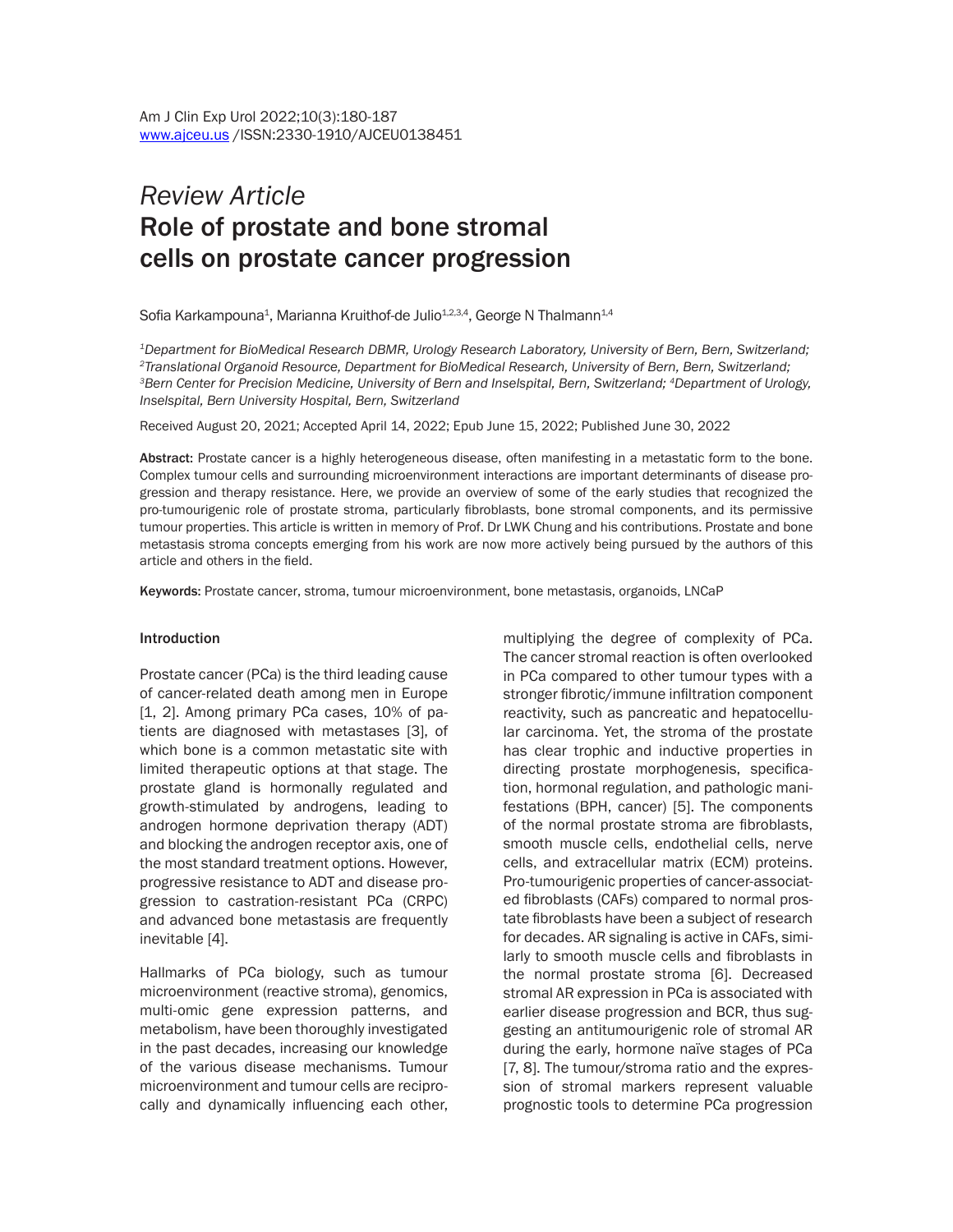and predict therapy response [9], highlighting the importance of the stroma in tumourigenesis. Many studies have demonstrated the clinical predictability value of stromal biomarkers, shifting the focus off of cancer cells *per se*  towards their microenvironment; however, these have not been implemented in clinical practice.

At the early stages of carcinogenesis, the stroma plays a protective, tumour-suppressive role by acting as a barrier against epithelial cell invasion into the matrix, blocking epithelial proliferation and facilitating immune cell infiltration. However, contact with constantly evolving tumour cells during tumour progression dictates molecular changes to the stroma that favor tumourigenicity. Ground-breaking work has revealed the tumour-inductive properties of stromal cells isolated from cancerous tissue, sufficient to transform normal epithelial cells towards a malignant phenotype, highlighting the major influence of the surrounding microenvironment [10]. In this mini-review, we focus on the work of Prof. LWK Chung, a pioneer in the field of stroma/microenvironment contribution to prostate carcinogenesis and subsequent bone metastasis occurrence. He was one of the first to propose that prostatic fibroblasts exert a directive influence on their adjacent epithelial cells through a paracrine mechanism that determines epithelial growth and tumourigenicity *in vivo*. Here, we present the evolution of his work from the generation of experimental models for the study of tumour and stroma that are still invaluable to the field, and his contributions in advancing our knowledge on the role of stroma in androgen-dependent and -independent PCa and bone metastasis mechanisms.

## Highlighting a role for stroma by early experimental models for the study of primary and metastatic prostate cancer

In an era when the prostate field had a limited number of experimental *in vivo* and *in vitro* models, with no adequate functional properties maintained compared to human PCa, Prof. Chung contributed with the generation of novel *in vitro* and *in vivo* models. Among them, epithelial cancer cell lines of various stages, recapitulating androgen independent (AI) disease and model metastasis, *in vitro* 2D and 3D models of stromal cells (bone, prostate) and co-cultures to study the interaction among cancerstromal cells.

His work was among the first to experimentally demonstrate how stroma-epithelium interactions impact androgen responses, growth induction, and prostate tissue specification. Specifically, the notion that the fetal urogenital sinus mesenchyme (UGM) can induce epithelial cell proliferation and prostate gland formation. This was shown in the orthotopic ventral lobe model of prostate hyperplasia [11], in cell inoculations where the urogenital epithelium from testicular feminised mice induced to form functional prostatic acini [12], as well as subrenal capsule inoculations [12]. These are among the most standardized and elegant *in vivo* models used to delineate the possible roles of mesenchymal or stromal mediators in normal and tumour epithelial growth and differentiation and have been utilized extensively to the contribution of the stromal cells in *in vivo* tumourigenicity. More importantly, a pro-tumourigenic role was played for the prostate reactive stroma, and specific signaling networks were identified using these experimental methods. Specifically, in the cell-cell recombination model, it was shown that *in vivo* co-inoculation of marginally tumourigenic epithelial cells and organ-specific mesenchymal cells (from the prostate and bone) is sufficient to promote solid tumour formation [13] providing a strong proof of the transforming role of the surrounding stroma. Strikingly, normal lung or kidney fibroblasts did not induce prostate tumour growth in contrast to the prostate or bone fibroblasts [13]. Carcinomas were mainly observed in male hosts, indicative of *in vivo* androgen sensitivity. Further application of these models led to the identification of fibroblast-derived growth factors isolated from the conditioned media of prostate fibroblasts, such as basic fibroblast growth factor (bFGF), which proved highly mitogenic specifically for prostate cell proliferation [13, 14]. Moreover, characterization of the heterogeneity of human prostate fibroblasts was made possible due to the derivation of stromal cell cultures from clinical radical prostatectomy (RP) specimens (matched normal and cancer-derived stromal clones) along with co-culture methods to study human epithelial-stromal interaction [15, 16].

Derivation of experimental models that effectively mimic the natural history of the disease from orthotopic primary PCa to bone metastasis has always been challenging. Inoculation of epithelial cells with stromal cells from human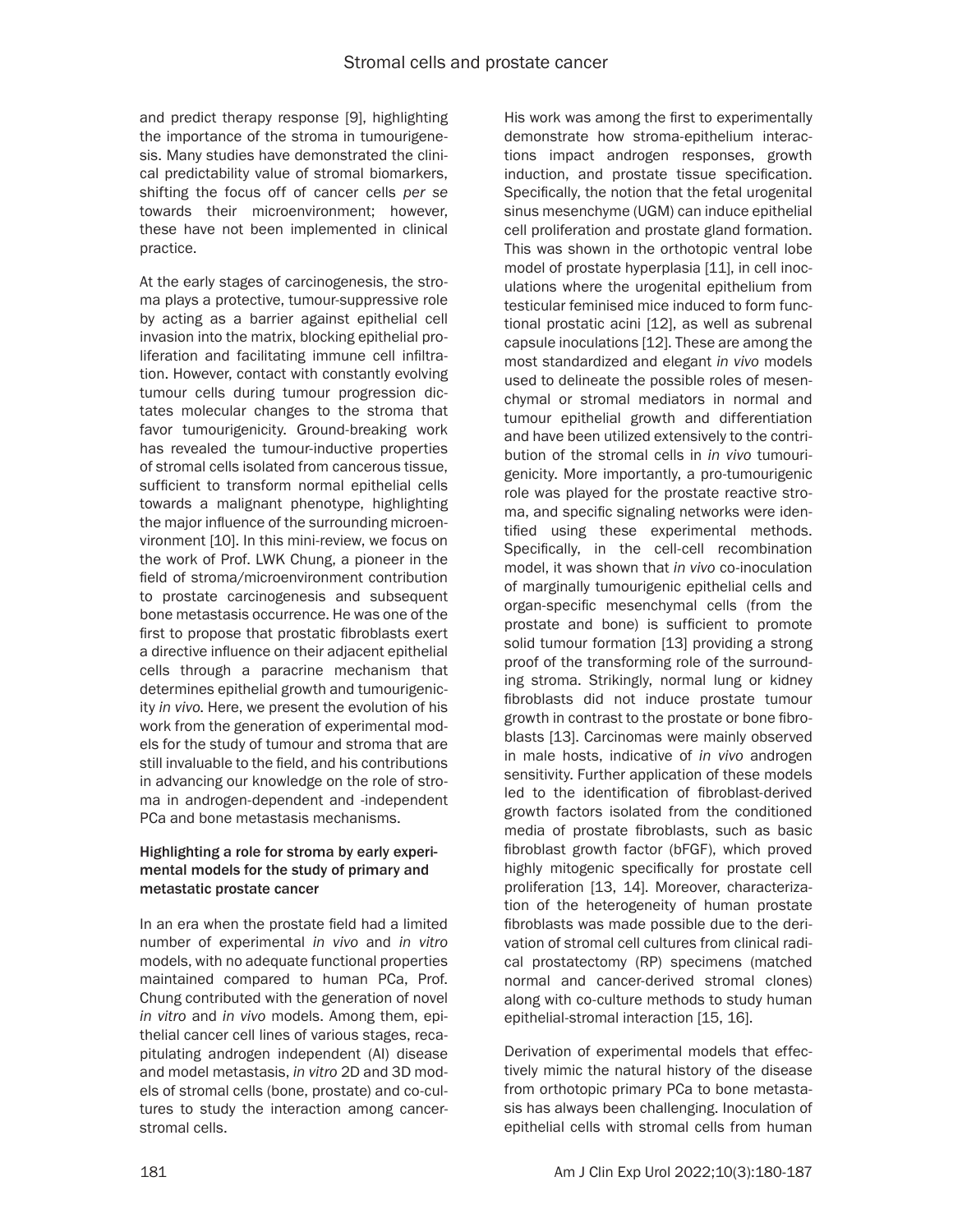osteosarcoma led to derivation and establishment of a variety of cell line models (LNCaP, originally from lymph node PCa metastasis) that are extensively used up to date [17]. For instance, the C4-2 subline, a derivative of the LNCaP, when primed with human bone stromal cells (derived from human osteosarcoma) *in vivo*, it gave rise to bone metastases in castrated hosts, effectively mirroring *in vivo* the acquisition of androgen-independent metastatic phenotype [18].

Other significant contributions were *in vitro* modeling of epithelial-stromal cell interactions, the establishment of methods for three-dimensional cultures allowed *in vitro* maintenance of LNCaP cells and incorporation of prostate fibroblasts which grew as a mixed culture using microcarrier beads under microgravity-simulated conditions. The 3D co-culture model rotating-wall vessel (RWV) model was one of the earliest studies which showed that *in vivo* functional properties such as the growth response to DHT and upregulation of PSA are maintained in cells grown in 3D conditions, yet overall enhanced in co-presence of stromal cells. These mixed co-cultures gave rise to 3D structures, which were named "organoids" (one of the first times the term "prostate organoids" used in literature), referring to their ability to mirror the cell type composition of the originating organ/tissue [19] or later on termed epithelial prostatospheres [20]. Scientific focus on the organoid field in the last two decades has led to achieved major advancements by our laboratory [21] and others in developing models of normal and cancerous, murine, and human prostate [22].

Using the 3D co-culture RWV methodology, Prof. Chung's group demonstrated stable molecular and phenotypic alterations in PCa cells grown in 3D compared to monolayer, and even more when co-cultured with stromal cells [23]. Contact of LNCaP with prostate or bone fibroblasts as 3D organoids (RWV-2 and RWV-3 lines, respectively) led to chromosomal alterations compared to the parental line (loss of Y chromosome, telomere associations involving nonhomologous associations). In terms of lineage, these bone stromal cells (BMSCs) could be either multipotent mesenchymal stem cell (MSCs)/bone marrow stromal cells or more differentiated stromal or transitory fibroblasts

[24]. From a functional perspective, the RWV-2 and RWV-3 lines acquired enhanced anchorage-independent growth loss of *in vitro* growth response to androgens and certain cytokines (bFGF, HGF, IGF1 but not EGF). *In vivo* intraprostatic growth under androgen-deprived conditions and bone metastases were significantly higher when LNCaP lines cultured in 3D (RWV system) were injected intraprostatically, compared to non-tumourigenic parental LNCaP line cultured in 2D monolayer [23]. Primary tumour growth was achieved at 100% occurrence in RWV-3 cells. However, the incidence of bone and lymph node metastases was similar in the presence or absence of stromal cells (62-87%) [23], emphasizing a role for the 3D epithelial cell organization as a sufficient stimulus for tumour cell growth *in vivo*.

Despite the expected changes in tumour cells, stromal cells are also reciprocally "transformed" and stably altered after direct contact with PCa cells [25]; human bone stromal cells ("MS" fibroblast-like cell line derived from human osteosarcoma) were genetically and morphologically altered after organoid 3D coculture with PCa cells, in a reactive oxygen species-mediated mechanism [26]. The gene expression of the altered bone stromal cells was indicative of elevated chemoattractant chemokines and ECM proteins (versican, tenascin) and similar to cancer-associated prostate stromal fibroblasts [26]. In later studies, tenascin was detected in primary and metastasis PCa tissues [27, 28], in the circulation of PCa patients correlating with improved BCR prediction [29], and exhibited AR-responsive gene expression in the murine infiltrating stroma of subcutaneous tumours of bone metastasis PDXs (BM18, LAPC-9) [30]. In the context of epithelial-stromal cell interactions, recent research directions have demonstrated the occurrence of hybrid tumour-stromal cell fusions [31]. The above studies emphasize the bidirectional interaction of tumour and stroma and similarities among prostate and bone metastasis stroma.

# Osteomimicry, tumour and stroma adaptation

Several mechanisms have been proposed for the preferential metastatic growth of PCa cells to the bone site, such as the hemodynamic model and Paget's "seed and soil" models [32].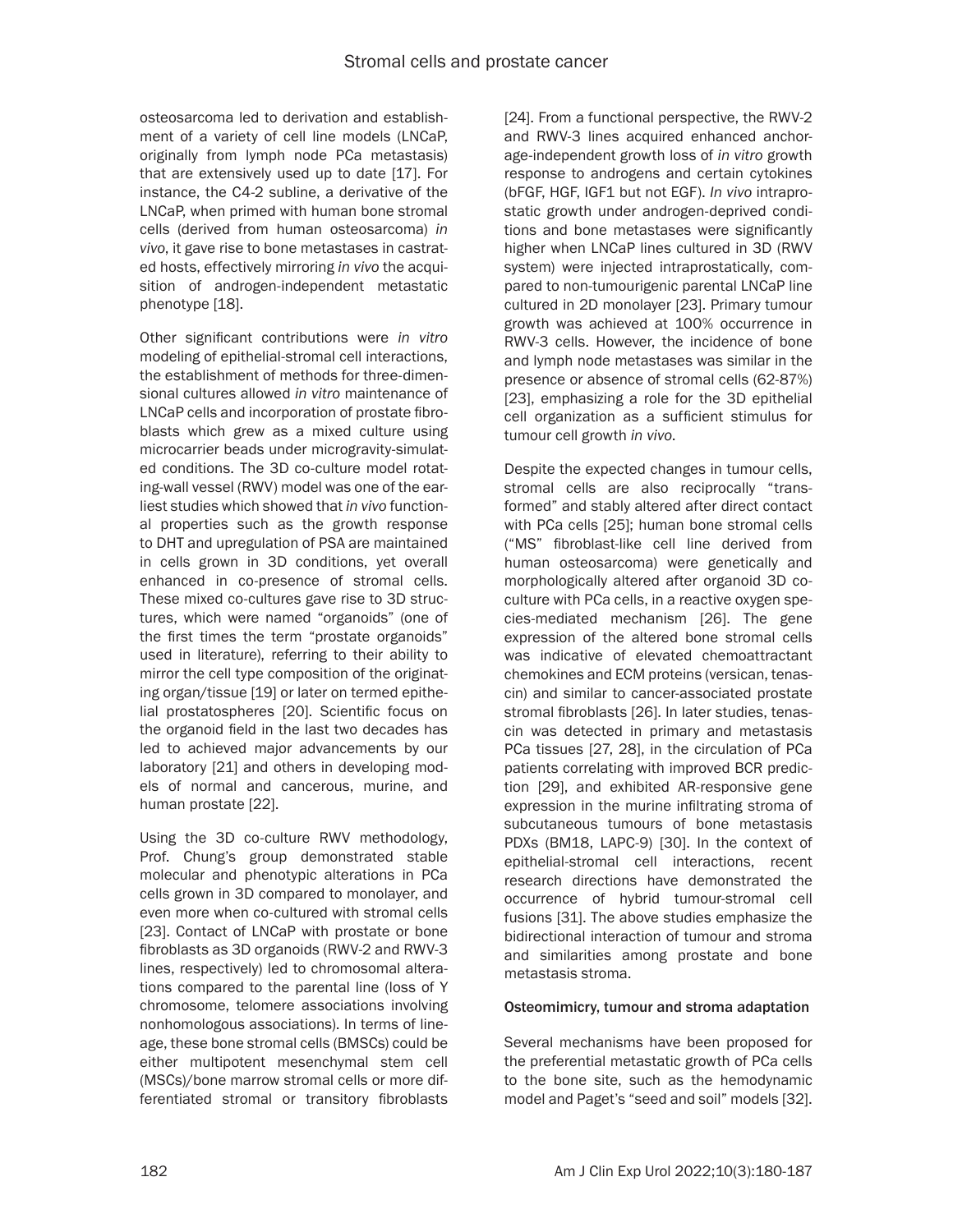The permissive and specialized bone microenvironment has also been attributed a role for the preferential growth to the bone. Two types of niches have been identified that allow homing, dormancy, and reactivation of disseminating tumour cells: the perivascular and endosteal niche. Multipotent BMSCs are key cells found in both niches that can give rise to structural bone lineages like osteoblasts, chondrocytes, adipocytes, and specialized pericytes in the perivascular niche [33]. Pericytes/BMSCs around vascular structures of the bone marrow permit homing of tumour cells by expressing C-X-C motif chemokine ligand 12-(CXCL12), which specifically interacts with the tumour-derived CXCR4 receptor [34]. Osteoprogenitors and differentiating osteoblasts within the endosteal niche also express CXCL12 [35], and secrete osteoclast-activating interleukin(IL)-6 that contributes to initial osteolysis. Metastasis to the bone is promoted by signals produced by the tumour host stroma, such as inflammation mediator prostaglandin E2 (PGE2), which osteoblasts produce after cell-cell interaction with tumour cells and, in turn, affects osteoclast activity and bone lesion formation [36]. Increased prostaglandin signaling or overexpression of molecules involved in its signaling and production (EP receptors, cyclooxygenases) is implicated in tumour angiogenesis and invasion [37, 38]. Moreover, PGE2-EP4 overexpression is mediated via AR activation and implicated with castration-resistant PCa phenotypes, while antagonism of its function via the EP4 receptor inhibits bone metastasis growth [36, 39]. Additional molecular and cellular steps in the early cascade of bone metastasis include stimulation of osteoblast differentiation uncoupled from bone resorption, secretion of growth factors favorable for tumour growth (i.e., IGF-1, ILs), and activation of osteoclast-mediated bone resorption via the RANK-RANKL axis [40].

Another mechanism facilitating bone metastasis is osteomimicry, a process recognized by the team of Prof. Chung, among others. PCa cells progressively acquire osteoblast gene expression as a preparatory mechanism to enhance survival into the bone [41]. Expression of non-collagenous bone matrix proteins such as osteopontin (OPN), osteocalcin (OC), and bone sialoprotein (BSP) has been found in PCa cells. Interestingly, higher OPN, OC, and BSP

protein expression was found in the most proliferative and tumourigenic androgen-independent LNCaP sublines C4-2 and C4-2B than the parental line. Instead, in the context of bone remodeling, higher expression of OC and BSP protein correlates with later stages of osteoblast differentiation and lower proliferative capacity. The above suggests that the acquisition of an osteomimetic phenotype by PCa cells provides a pro-tumourigenic advantage as well as camouflage and survival benefit inside the bone environment [41]. OPN has been identified as a paracrine and autocrine mediator of PCa growth by exerting its function by ligand binding to CD44 receptor and interacting with αvβ3 cell surface integrin heterodimer [42]. The expression signatures of bone ECM proteins were also identified in localized PCa; OPN is expressed both at the RNA and protein level in primary PCa as assessed in RP and transurethral resection of the prostate (TURP) specimens, while absent in benign prostatic hyperplasia (BPH) [42]. Similarly, BSP was found to be expressed in localized PCa. Higher expression was possibly linked to biochemical relapse rate [43], indicating that osteomimicry phenotype is initiated at the primary PCa stage by cancer cells and likely also by stromal cells. In fact, stromal signatures of prostate-specific osteoblastic bone metastases genes have also been found to be expressed in primary PCa clinical specimens [44] and in the stroma of the host in subcutaneous bone metastasis PDXs [30].

The adaptation of PCa cell surface repertoire has been thought to facilitate adhesion to cellular and matrix bone components and possibly explain the high rate of osteoblastic micro- and macrometastases found in PCa. Interestingly, integrin expression differs among osteo-tropic C4-2B and parental borderline tumourigenic LNCaP [45]. However, assessment of the early cell interactions among PCa and osteoblast or bone marrow-derived endothelial cell lines indicated an inverse correlation between metastatic/aggressive PCa lines and adhesion to osteoblast lines [45]. In fact, interaction with bone stromal cells rather than endothelial cells favors PCa cell growth [46]. Thus, not necessarily the initial adhesion, but mainly the ability of PCa cells to survive and colonize the bone after complex interactions with the bone niche, are responsible for metastasis occurrence.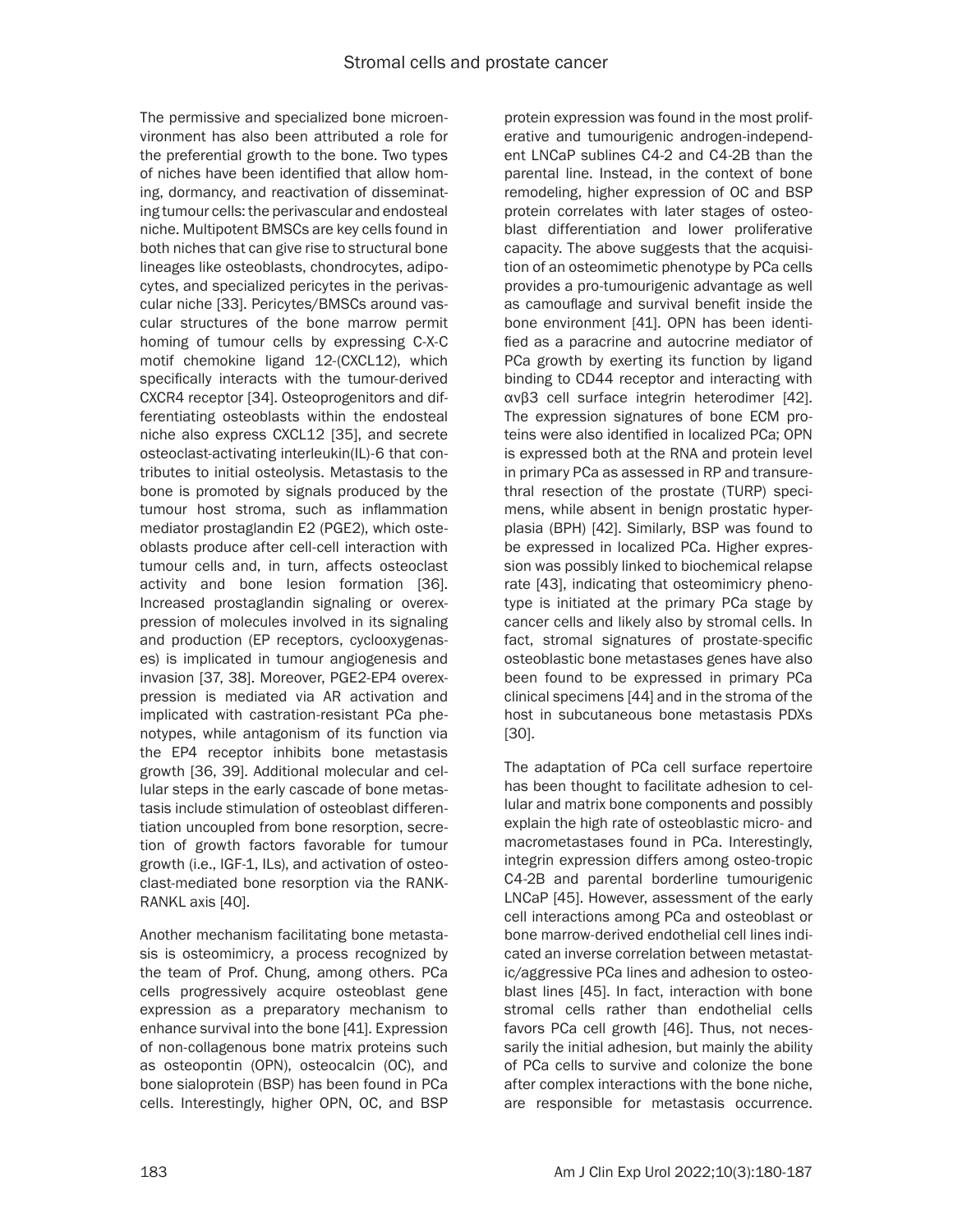These studies provide a rationale for assessing the therapy effects at the cellular level (e.g., bone changes due to radiation or castration that favors tumour growth) and developing more specific approaches such as dual targeting of both components [47] for therapeutic purposes.

## Stroma and androgen-resistance acquisition

A number of studies have shown the hormone regulation properties of the prostate stroma with increasing evidence on its role in ADT acquisition and CRPC progression. PCa stromal cells do not acquire genetic mutations [48]; however, it has become evident that the prostate ECM undergoes molecular alterations that are indicative of cancer formation, and stromal cells can significantly contribute to the development of castration-resistant disease (CRPC) [49, 50]. Human PCa CAFs can enhance the growth and tumourigenicity of benign prostatic hyperplasia (BPH) cells and metastasis potential of non-aggressive prostate epithelial cells, in contrast to normal fibroblasts [51]. Secreted factors from stromal cells impact androgen resistance acquisition [52]. CAFs have active AR signaling, but it has been shown that AR binds to unique genomic sites in CAFs, different from PCa cells, thus having distinct genomic targets in different cell types [53]. Consequently, reduced AR signaling activity following ADT increases CAF-mediated secretion of inflammatory cytokines, enhancing PCa cell motility [53].

Interactions with stromal cells (derived from human bone) not only induced the tumourigenicity of LNCaP (C4 subline but also led to spontaneous androgen-independent growth (C4-2), sustained androgen-independency and induced metastasis when implanted in castrated mice [17], representing one of the first models recapitulating the natural history of PCa from primary (C4-2P) to lymph node (C4-Ln) and bone metastasis (C4-2B subline) [18]. The short time frame (4-5 weeks) of acquisition of AI growth after the castration, that led to the derivation of the new LNCaP lines, supports the hypothesis that the contact with the bone stromal cells [13] led to a fast adaptation of PCa cells and enhanced AI phenotype [17]. Once the aggressive AI phenotype was acquired, such as in the case of the C4-2, serial passaging in castrated hosts no longer required coinoculation with stromal cells [17].

Similar to the phenotype induced by bone stromal cells, contact of LNCaP cells with human primary PCa fibroblasts led to cytogenetic changes in primary tumour formation (as opposed to parental LNCaP) in intact and in castrated hosts. The most inductive fibroblasts were from the peripheral (PZ) and transitional zone (TZ) rather than the central zone [51]. The derived LNCaP sublines primed with the PZ or TZ fibroblasts (T4-2 and P4-2) were tumourigenic in castrated hosts and led to bone micrometastases after intraprostatic injection, modeling the transition from primary PCa to bone metastasis. The outcome of these early studies highlights an active role for stroma in the ADTresponse and the acquisition of androgen resistance. As seen in recent studies [30, 52], this concept is now revisited and should be further explored.

# **Conclusions**

Tumour cells initiate or hijack molecular cues to instruct their surrounding microenvironment to acquire tumour-promoting properties. CAFs from the prostate tumour microenvironment and bone marrow-derived stromal cells, as opposed to fibroblasts from other tissue origins such as dermis, support the growth of prostate cancer cells. This tissue specificity of surrounding stroma from specific sources can induce the aggressive phenotype of non-tumourigenic cells, enhance the aggressiveness (androgen independence, bone metastasis) of tumour cells, and indicate the selective osteotropism PCa. Characterization of tumour's cellular and molecular properties and their surrounding stromal cells, especially at the early disease stage and in a time-dependent manner, is crucial for understanding the evolution of the tumour-stroma interactions from primary to metastatic disease progression. In our view, the field of the tumour microenvironment is moving in the direction of developing more complex modeling tools to facilitate the study of tumour-tumour microenvironment interplays, such as microfluidic organ-on-chip systems [54], multicellular co-culture systems (including immune and endothelial cells) [55] and macrofluidic models [56]. We anticipate that future directions in the prostate field will focus more on patient/derived *in vitro* methodologies and more precise *in vivo* transgenic mouse models to understand prostate and bone interactions that lead to metastasis.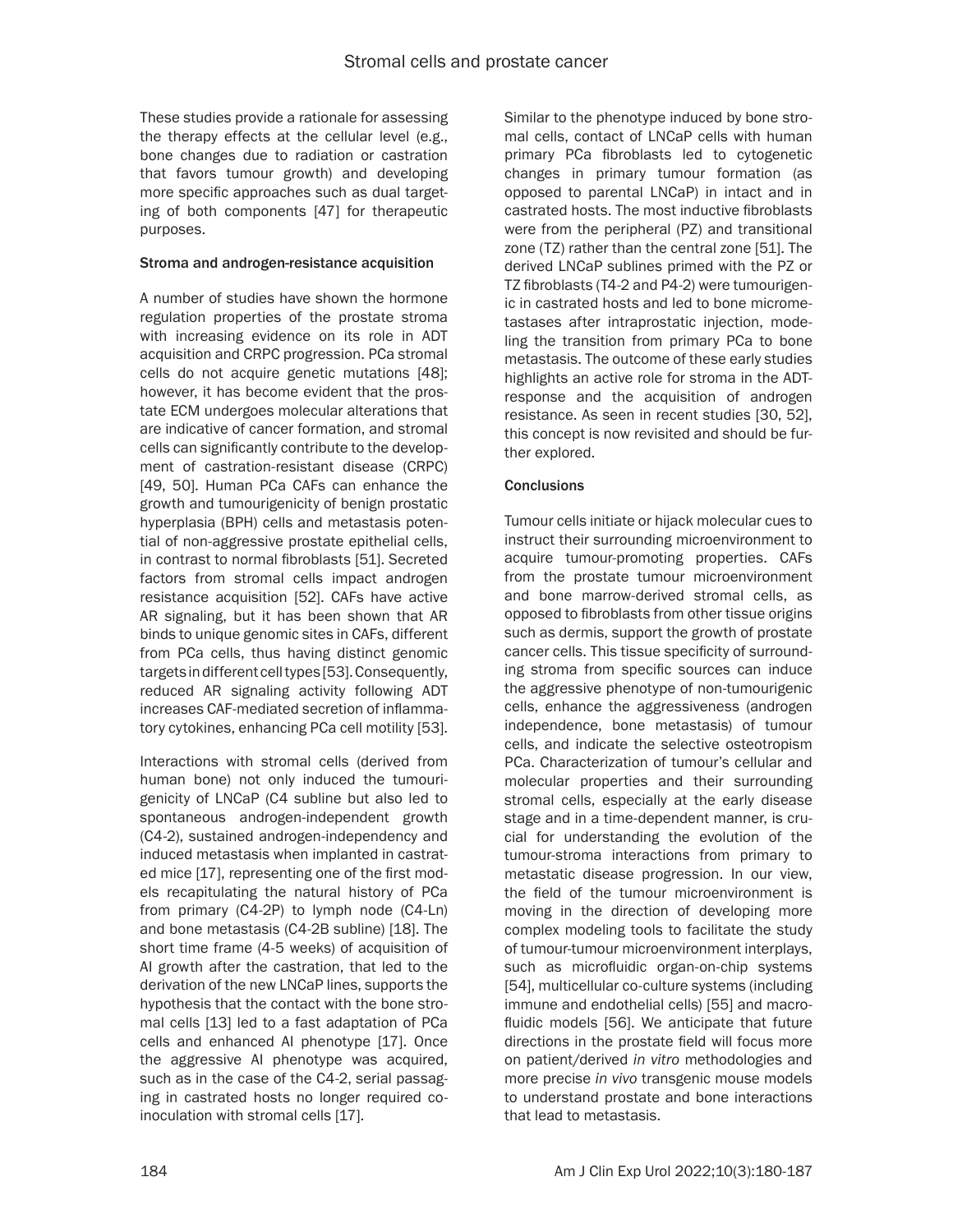### Disclosure of conflict of interest

None.

Address correspondence to: Dr. George N Thalmann, Department of Urology, Inselspital, Bern University Hospital, Anna Seiler Haus, Bern 3010, Switzerland. Tel: +41-316-32-2045; E-mail: [George.Thalmann@](mailto:George.Thalmann@insel.ch) [insel.ch](mailto:George.Thalmann@insel.ch)

#### References

- [1] Ferlay J, Colombet M, Soeriomataram I, Dyba T, Randi G, Bettio M, Gavin A, Visser O and Bray F. Cancer incidence and mortality patterns in Europe: estimates for 40 countries and 25 major cancers in 2018. Eur J Cancer 2018; 103: 356-387.
- [2] Sung H, Ferlay J, Siegel RL, Laversanne M, Soerjomataram I, Jemal A and Bray F. Global cancer statistics 2020: GLOBOCAN estimates of incidence and mortality worldwide for 36 cancers in 185 countries. CA Cancer J Clin 2021; 71: 209-249.
- [3] Bubendorf L, Schöpfer A, Wagner U, Sauter G, Moch H, Willi N, Gasser TC and Mihatsch MJ. Metastatic patterns of prostate cancer: an autopsy study of 1,589 patients. Hum Pathol 2000; 31: 578-583.
- [4] Bangma CH, Roobol MJ and Steverberg EW. Predictive models in diagnosing indolent cancer. Cancer 2009; 115: 3100-3106.
- [5] Tuxhorn JA, Ayala GE and Rowley DR. Reactive stroma in prostate cancer progression. J Urol 2001; 166: 2472-2483.
- [6] Cioni B, Zwart W and Bergman AM. Androgen receptor moonlighting in the prostate cancer microenvironment. Endocr Relat Cancer 2018; 25: R331-R349.
- [7] Wikström P, Marusic J, Stattin P and Bergh A. Low stroma androgen receptor level in normal and tumour prostate tissue is related to poor outcome in prostate cancer patients. Prostate 2009; 69: 799-809.
- [8] Ricciardelli C, Choong CS, Buchanan G, Vivekanandan S, Neufing P, Stahl J, Marshall VR, Horsfall DJ and Tilley WD. Androgen receptor levels in prostate cancer epithelial and peritumoural stromal cells identify non-organ confined disease. Prostate 2005; 63: 19-28.
- [9] Tyekucheva S, Bowden M, Bango C, Giunchi F, Huang Y, Zhou C, Bondi A, Lis R, Van Hemelrijck M, Andrén O, Andersson SO, Watson RW, Pennington S, Finn SP, Martin NE, Stampfer MJ, Parmigiani G, Penney KL, Fiorentino M, Mucci LA and Loda M. Stromal and epithelial transcriptional map of initiation progression and metastatic potential of human prostate cancer. Nat Commun 2017; 8: 420.
- [10] Chung LW, Chang SM, Bell C, Zhau HE, Ro JY and von Eschenbach AC. Co-inoculation of tumourigenic rat prostate mesenchymal cells with non-tumourigenic epithelial cells results in the development of carcinosarcoma in syngeneic and athymic animals. Int J Cancer 1989; 43: 1179-1187.
- [11] Chung LW, Matsuura J and Runner MN. Tissue interactions and prostatic growth. I. Induction of adult mouse prostatic hyperplasia by fetal urogenital sinus implants. Biol Reprod 1984; 31: 155-163.
- [12] Cunha GR and Chung LWK. Stromal-epithelial interactions-I. Induction of prostatic phenotype in urothelium of testicular feminized (Tfm/y) mice. J Steroid Biochem 1981; 14: 1317-1324.
- [13] Gleave M, Hsieh JT, Gao CA, von Eschenbach AC and Chung LW. Acceleration of human prostate cancer growth in vivo by factors produced by prostate and bone fibroblasts. Cancer Res 1991; 51: 3753-3761.
- [14] Gleave ME, Hsieh JT, von Eschenbach AC and Chung LW. Prostate and bone fibroblasts induce human prostate cancer growth in vivo: implications for bidirectional tumour-stromal cell interaction in prostate carcinoma growth and metastasis. J Urol 1992; 147: 1151-1159.
- [15] Sun X, He H, Xie Z, Qian W, Zhau HE, Chung LW, Marshall FF and Wang R. Matched pairs of human prostate stromal cells display differential tropic effects on LNCaP prostate cancer cells. In Vitro Cell Dev Biol Anim 2010; 46: 538-546.
- [16] Wang R, Chu GC, Wang X, Wu JB, Hu P, Multani AS, Pathak S, Zhau HE and Chung LWK. Establishment and characterization of a prostate cancer cell line from a prostatectomy specimen for the study of cellular interaction. Int J Cancer 2019; 145: 2249-2259.
- [17] Wu HC, Hsieh JT, Gleave ME, Brown NM, Pathak S and Chung LWK. Derivation of androgen-independent human LNCaP prostatic cancer cell sublines: role of bone stromal cells. Int J Cancer 1994; 57: 406-412.
- [18] Thalmann GN, Anezinis PE, Chang SM, Zhau HE, Kim EE, Hopwood VL, Pathak S, von Eschenbach AC and Chung LW. Androgen-independent cancer progression and bone metastasis in the LNCaP model of human prostate cancer. Cancer Res 1994; 54: 2577-2581.
- [19] Zhau HE, Goodwin TJ, Chang SM, Baker TL and Chung LWK. Establishment of a three-dimensional human prostate organoid co-culture under microgravity-simulated conditions: evaluation of androgen-induced growth and PSA expression. In Vitro Cell Dev Biol Anim 1997; 33: 375-380.
- [20] Guzmán-Ramírez N, Völler M, Wetterwald A, Germann M, Cross NA, Rentsch CA, Schalken J, Thalmann GN and Cecchini MG. In vitro prop-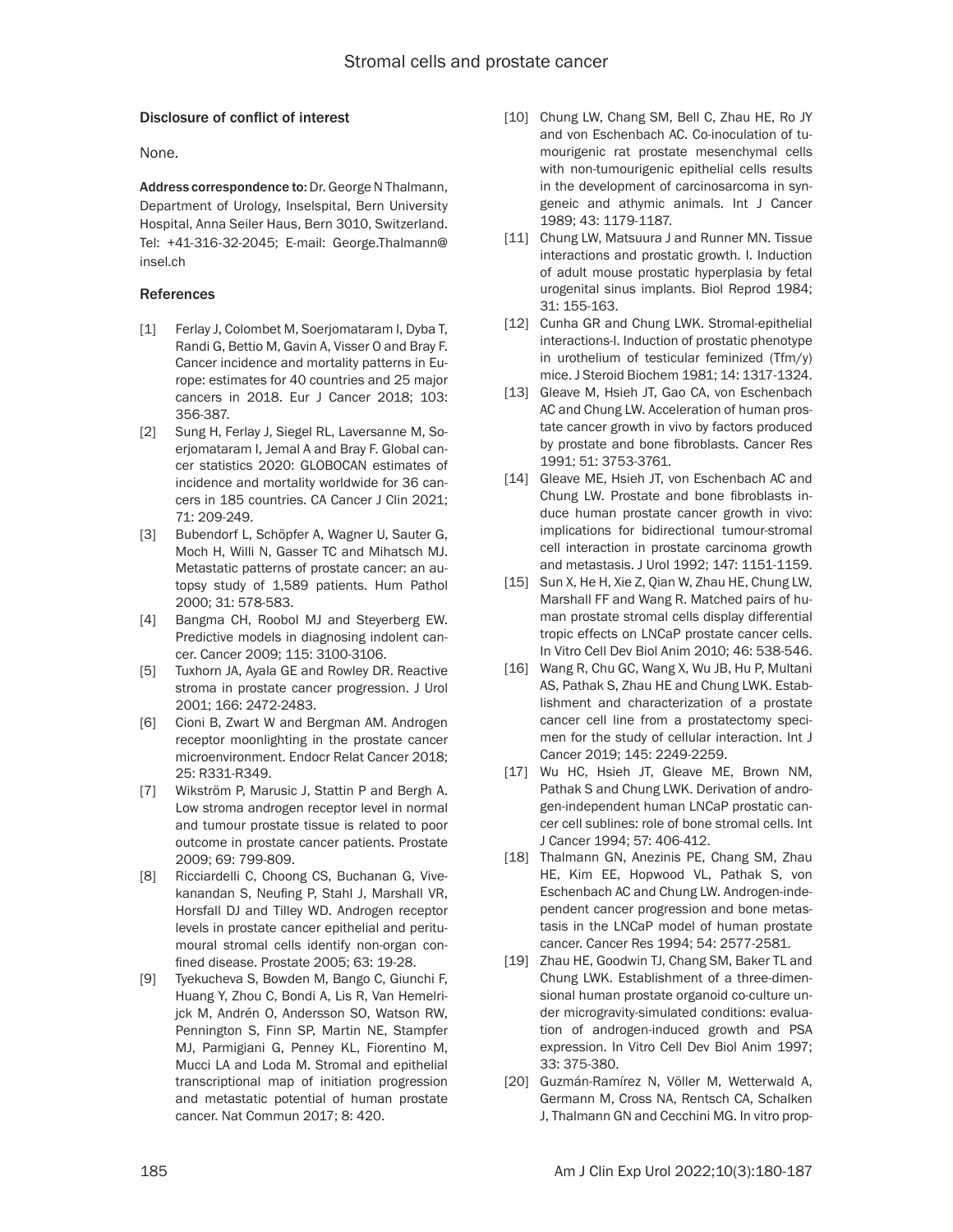agation and characterization of neoplastic stem/progenitor-like cells from human prostate cancer tissue. Prostate 2009; 69: 1683- 1693.

- [21] Karkampouna S, La Manna F, Benjak A, Kiener M, De Menna M, Zoni E, Grosjean J, Klima I, Garofoli A, Bolis M, Vallerga A, Theurillat JP, De Filippo MR, Genitsch V, Keller D, Booij TH, Stirnimann CU, Eng K, Sboner A, Ng CKY, Piscuoglio S, Gray PC, Spahn M, Rubin MA, Thalmann GN and Kruithof-de Julio M. Patient-derived xenografts and organoids model therapy response in prostate cancer. Nature Communications 2021; 12: 1117.
- [22] Richards Z, McCray T, Marsili J, Zenner ML, Manlucu JT, Garcia J, Kajdacsy-Balla A, Murray M, Voisine C, Murphy AB, Abdulkadir SA, Prins GS and Nonn L. Prostate stroma increases the viability and maintains the branching phenotype of human prostate organoids. iScience 2019; 12: 304-317.
- [23] Rhee HW, Zhau HE, Pathak S, Multani AS, Pennanen S, Visakorpi T and Chung LWK. Permanent phenotypic and genotypic changes of prostate cancer cells cultured in a three-dimensional rotating-wall vessel. In Vitro Cell Dev Biol Anim 2001; 37: 127-140.
- [24] Caplan AI. Mesenchymal stem cells: time to change the name! Stem Cells Transl Med 2017; 6: 1445-1451.
- [25] Pathak S, Nemeth MA, Multani AS, Thalmann GN, vonEschenbach AC and Chung LWK. Can cancer cells transform normal host cells into malignant cells? Br J Cancer 1997; 76: 1134- 1138.
- [26] Sung SY, Hsieh CL, Law A, Zhau HE, Pathak S, Multani AS, Lim S, Coleman IM, Wu LC, Figg WD, Dahut WL, Nelson P, Lee JK, Amin MB, Lyles R, Johnstone PA, Marshall FF and Chung LW. Coevolution of prostate cancer and bone stroma in three-dimensional co-culture: implications for cancer growth and metastasis. Cancer Res 2008; 68: 9996-10003.
- [27] Ni WD, Yang ZT, Cui CA, Cui Y, Fang LY and Xuan YH. Tenascin-C is a potential cancer-associated fibroblasts marker and predicts poor prognosis in prostate cancer. Biochem Biophys Res Commun 2017; 486: 607-612.
- [28] San Martin R, Pathak R, Jain A, Jung SY, Hilsenbeck SG, Piña-Barba MC, Sikora AG, Pienta KJ and Rowley DR. Tenascin-C and integrin α9 mediate interactions of prostate cancer with the bone microenvironment. Cancer Res 2017; 77: 5977-5988.
- [29] Kiebish MA, Cullen J, Mishra P, Ali A, Milliman E, Rodrigues LO, Chen EY, Tolstikov V, Zhang L, Panagopoulos K, Shah P, Chen Y, Petrovics G, Rosner IL, Sesterhenn IA, McLeod DG, Granger E, Sarangarajan R, Akmaev V, Srinivasan A,

Srivastava S, Narain NR and Dobi A. Multi-omic serum biomarkers for prognosis of disease progression in prostate cancer. J Transl Med 2020; 18: 10.

- [30] Karkampouna S, De Filippo MR, Ng CKY, Klima I, Zoni E, Spahn M, Stein F, Haberkant P, Thalmann GN and Kruithof-de Julio M. Stroma transcriptomic and proteomic profile of prostate cancer metastasis xenograft models reveals prognostic value of stroma signatures. Cancers 2020; 12: 3786.
- [31] Wang R, Lewis MS, Lyu J, Zhau HE, Pandol SJ and Chung LWK. Cancer-stromal cell fusion as revealed by fluorescence protein tracking. Prostate 2020; 80: 274-283.
- [32] Hensel J and Thalmann GN. Biology of bone metastases in prostate cancer. Urology 2016; 92: 6-13.
- [33] Chen F, Han Y and Kang Y. Bone marrow niches in the regulation of bone metastasis. Br J Cancer 2021; 124: 1912-1920.
- [34] Sacchetti B, Funari A, Michienzi S, Di Cesare S, Piersanti S, Saggio I, Tagliafico E, Ferrari S, Robey PG, Riminucci M and Bianco P. Self-renewing osteoprogenitors in bone marrow sinusoids can organize a hematopoietic microenvironment. Cell 2007; 131: 324-336.
- [35] Buenrostro D, Park SI and Sterling JA. Dissecting the role of bone marrow stromal cells on bone metastases. Biomed Res Int 2014; 2014: 875305.
- [36] Watanabe K, Tominari T, Hirata M, Matsumoto C, Maruyama T, Murphy G, Nagase H, Miyaura C and Inada M. Abrogation of prostaglandin E-EP4 signaling in osteoblasts prevents the bone destruction induced by human prostate cancer metastases. Biochem Biophys Res Commun 2016; 478: 154-161.
- [37] Huang HF, Shu P, Murphy TF, Aisner S, Fitzhugh VA and Jordan ML. Significance of divergent expression of prostaglandin EP4 and EP3 receptors in human prostate cancer. Mol Cancer Res 2013; 11: 427-439.
- [38] Jain S, Chakraborty G, Raja R, Kale S and Kundu GC. Prostaglandin E2 regulates tumour angiogenesis in prostate cancer. Cancer Res 2008; 68: 7750-7759.
- [39] Terada N, Shimizu Y, Kamba T, Inoue T, Maeno A, Kobayashi T, Nakamura E, Kamoto T, Kanaji T, Maruyama T, Mikami Y, Toda Y, Matsuoka T, Okuno Y, Tsujimoto G, Narumiya S and Ogawa O. Identification of EP4 as a potential target for the treatment of castration-resistant prostate cancer using a novel xenograft model. Cancer Res 2010; 70: 1606-1615.
- [40] Furesi G, Rauner M and Hofbauer LC. Emerging players in prostate cancer-bone niche communication. Trends in Cancer 2021; 7: 112-121.